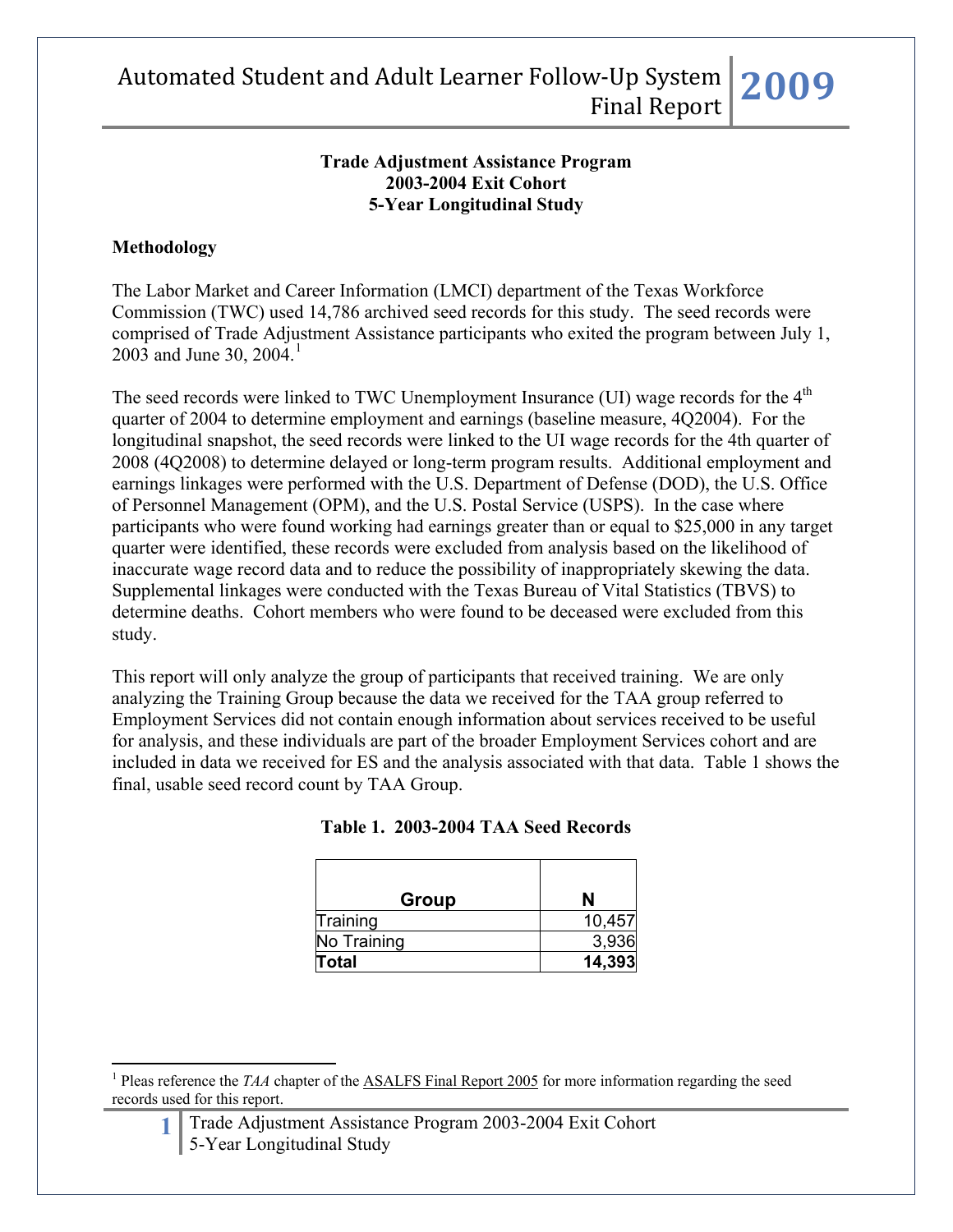#### **Results**

Table 2 shows that male members of the training group had the highest employment by gender in 4Q2004, as well as 4Q2008. They also had the highest median quarterly earnings in 4Q2004 at \$4,718 and in 4Q2008 with \$6,689. Overall, the Training group had 4Q2004 employment of 69.8 percent with median earnings of \$3,829 and 4Q2008 employment of 67.8 percent with median quarterly earnings of \$5,178.

| All Working in 4Q2004   |                       |         |         |                 |  |  |  |
|-------------------------|-----------------------|---------|---------|-----------------|--|--|--|
|                         |                       | N       | %       | <b>Median</b>   |  |  |  |
| Gender                  | N                     | Working | Working | <b>Earnings</b> |  |  |  |
| Female                  | 2,520                 | 1,743   | 69.2    | \$3,498         |  |  |  |
| Male                    | 1,416                 | 1,003   | 70.8    | \$4,718         |  |  |  |
| <b>Total</b>            | 3,936                 | 2,746   | 69.8    | \$3,829         |  |  |  |
|                         | All Working in 4Q2008 |         |         |                 |  |  |  |
| %<br><b>Median</b><br>N |                       |         |         |                 |  |  |  |
| Gender                  | N                     | Working | Working | <b>Earnings</b> |  |  |  |
| Female                  | 2,520                 | 1,672   | 66.4    | \$4,579         |  |  |  |
| Male                    | 1,416                 | 995     | 70.3    | \$6,689         |  |  |  |
| <b>Total</b>            | 3,936                 | 2,667   | 67.8    | \$5,178         |  |  |  |

#### **Table 2. Employment and Earnings in 4Q2004 and 4Q2008 for Training Group by Gender**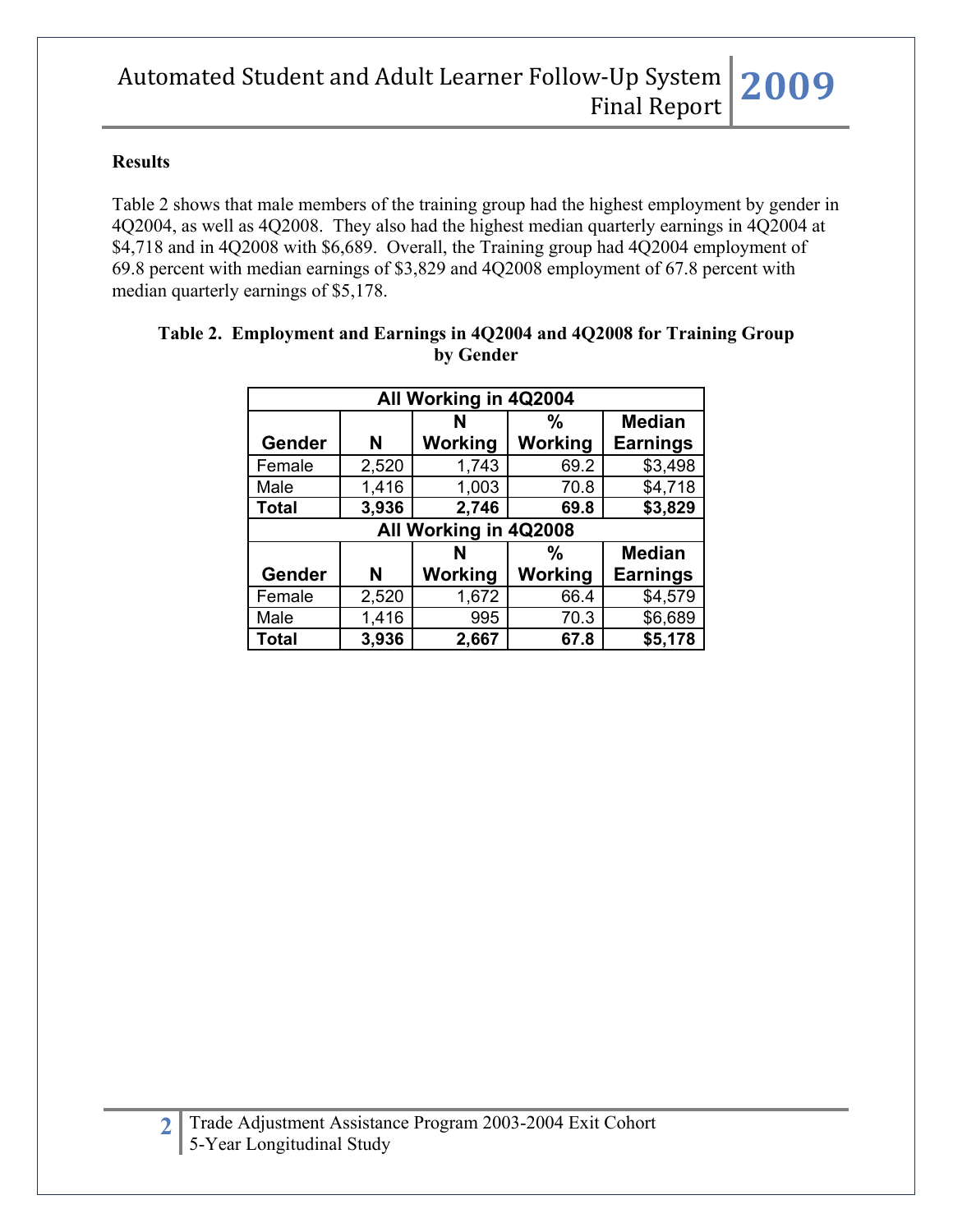When looking at employment and earnings numbers by ethnicity, we see that, of groups of appreciable size, Asians had the highest employment in 4Q2004 at 75.1 percent (Table 3). Blacks had the second-highest employment at 4Q2004 with 73.0 percent, while Whites had the highest median quarterly earnings with \$6,720.

Blacks had the highest employment in 4Q2008 at 70.3 percent, and Whites had the highest median quarterly earnings at \$9,043. Hispanics were the largest ethnic group and they had employment of 67.7 percent with earnings of \$4,707 in 4Q2008.

| All Working in 4Q2004                                                                                    |       |                |               |                 |  |  |
|----------------------------------------------------------------------------------------------------------|-------|----------------|---------------|-----------------|--|--|
|                                                                                                          |       | N              | $\frac{0}{0}$ | <b>Median</b>   |  |  |
| <b>Ethnicity</b>                                                                                         | N     | Working        | Working       | <b>Earnings</b> |  |  |
| Unknown                                                                                                  | n/a   | n/a            | 50.0          | \$6,328         |  |  |
| Hawaiian Native or                                                                                       |       |                |               |                 |  |  |
| Pacific Islander                                                                                         | 6     | 5              | 83.3          | \$5,806         |  |  |
| American Indian                                                                                          | 14    | 9              | 64.3          | \$4,721         |  |  |
| <b>Black</b>                                                                                             | 148   | 108            | 73.0          | \$5,870         |  |  |
| Asian                                                                                                    | 269   | 202            | 75.1          | \$5,783         |  |  |
| White                                                                                                    | 387   | 263            | 68.0          | \$6,720         |  |  |
| Hispanic                                                                                                 | 3,110 | 2,158          | 69.4          | \$3,528         |  |  |
| <b>Total</b>                                                                                             | 3,936 | 2,746          | 69.8          | \$3,829         |  |  |
| All Working in 4Q2008                                                                                    |       |                |               |                 |  |  |
|                                                                                                          |       |                |               |                 |  |  |
|                                                                                                          |       | N              | $\frac{0}{0}$ | <b>Median</b>   |  |  |
| <b>Ethnicity</b>                                                                                         | N     | Working        | Working       | <b>Earnings</b> |  |  |
| Unknown                                                                                                  | n/a   | n/a            | 50.0          | \$7,334         |  |  |
| Hawaiian Native or                                                                                       |       |                |               |                 |  |  |
| Pacific Islander                                                                                         | 6     | 5              | 83.3          | \$5,936         |  |  |
| American Indian                                                                                          | 14    | $\overline{7}$ | 50.0          | \$8,804         |  |  |
| <b>Black</b>                                                                                             | 148   | 104            | 70.3          | \$8,723         |  |  |
| Asian                                                                                                    | 269   | 188            | 69.9          | \$6,774         |  |  |
| White                                                                                                    | 387   | 257            | 66.4          | \$9,043         |  |  |
| Hispanic                                                                                                 | 3,110 | 2,105          | 67.7          | \$4,707         |  |  |
| <b>Total</b><br>Note: Cells with values smaller than 5 are marked "n/a" to protect the privacy of cohort | 3,936 | 2,667          | 67.8          | \$5,178         |  |  |

## **Table 3. Employment and Earnings for Training Group by Ethnicity**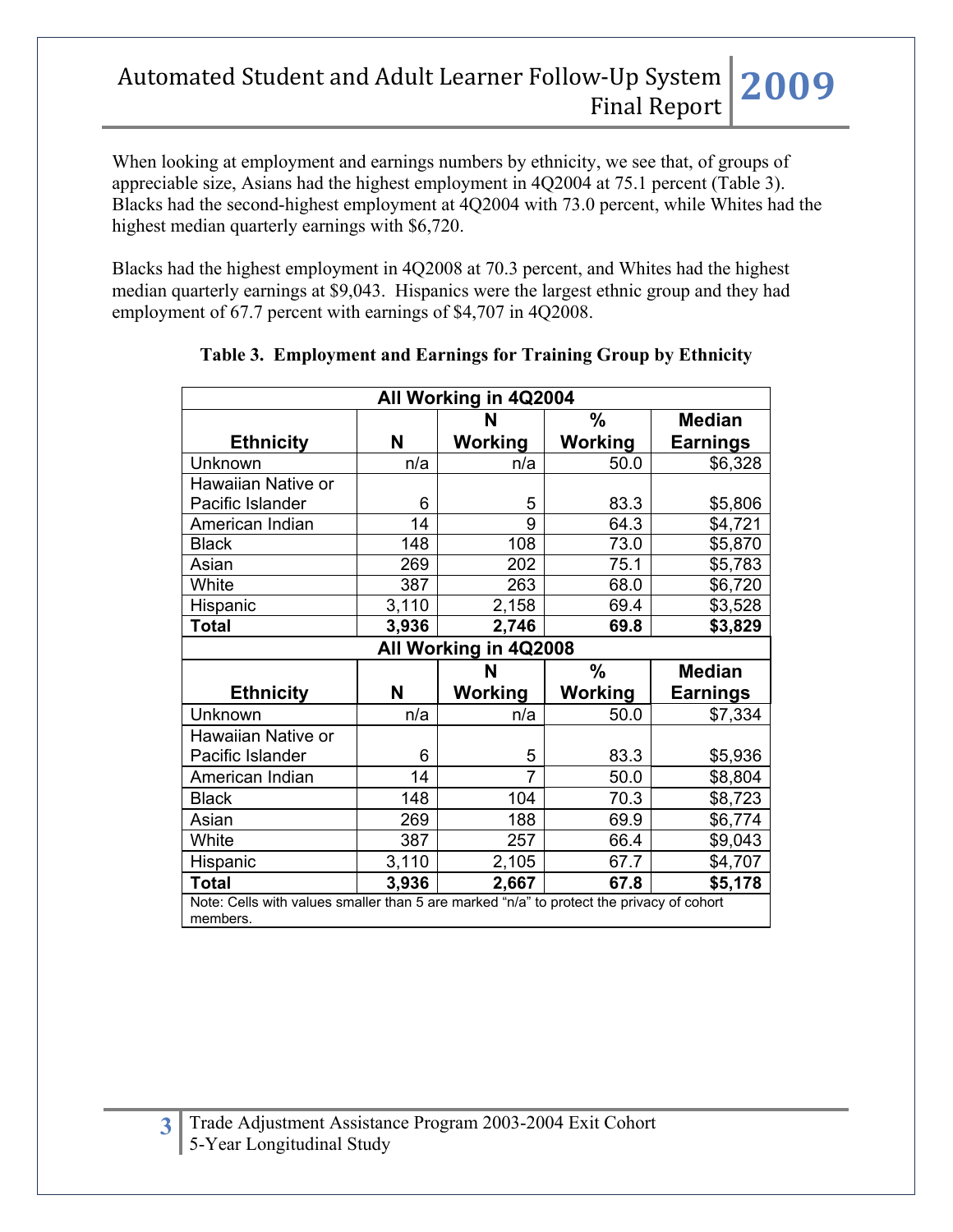Training participants receiving Occupational/Vocational training had the highest employment in 4Q2004 at 70.7 percent, according to Table 4. Participants in the Job Search category had the highest median quarterly earnings in 4Q2004 at \$8,597. Occupational/Vocational training recipients had median quarterly earnings of \$3,922.

At the five-year mark in 4Q2008, participants in the Occupational category had the highest rate of employment at 69.8 percent, and Job Search recipients had the highest median quarterly earnings in 4Q2008 at \$14,159.

| All Working in 4Q2004         |       |         |         |                 |  |  |  |
|-------------------------------|-------|---------|---------|-----------------|--|--|--|
|                               |       | N       | %       | <b>Median</b>   |  |  |  |
| <b>Service Type</b>           | N     | Working | Working | Earnings        |  |  |  |
| <b>Job Search</b>             | 19    | 9       | 47.4    | \$8,597         |  |  |  |
| <b>Basic Education Skills</b> |       |         |         |                 |  |  |  |
| ABE                           | 151   | 96      | 63.6    | \$3,531         |  |  |  |
| <b>ESL</b>                    | 387   | 269     | 69.5    | \$4,467         |  |  |  |
| <b>GED</b>                    | 611   | 415     | 67.9    | \$3,332         |  |  |  |
| Occupational/Vocational       | 2,768 | 1,957   | 70.7    | \$3,922         |  |  |  |
| <b>Total</b>                  | 3,936 | 2,746   | 69.8    | \$3,829         |  |  |  |
| All Working in 4Q2008         |       |         |         |                 |  |  |  |
|                               |       |         |         |                 |  |  |  |
|                               |       | N       | %       | <b>Median</b>   |  |  |  |
| <b>Service Type</b>           | N     | Working | Working | <b>Earnings</b> |  |  |  |
| <b>Job Search</b>             | 19    | 8       | 42.1    | \$14,159        |  |  |  |
| <b>Basic Education Skills</b> |       |         |         |                 |  |  |  |
| ABE                           | 151   | 88      | 58.3    | \$4,775         |  |  |  |
| <b>ESL</b>                    | 387   | 253     | 65.4    | \$5,147         |  |  |  |
| <b>GED</b>                    | 611   | 386     | 63.2    | \$4,388         |  |  |  |
| Occupational/Vocational       | 2,768 | 1,932   | 69.8    | \$5,479         |  |  |  |

## **Table 4. Employment and Earnings for Training Group by Service Type**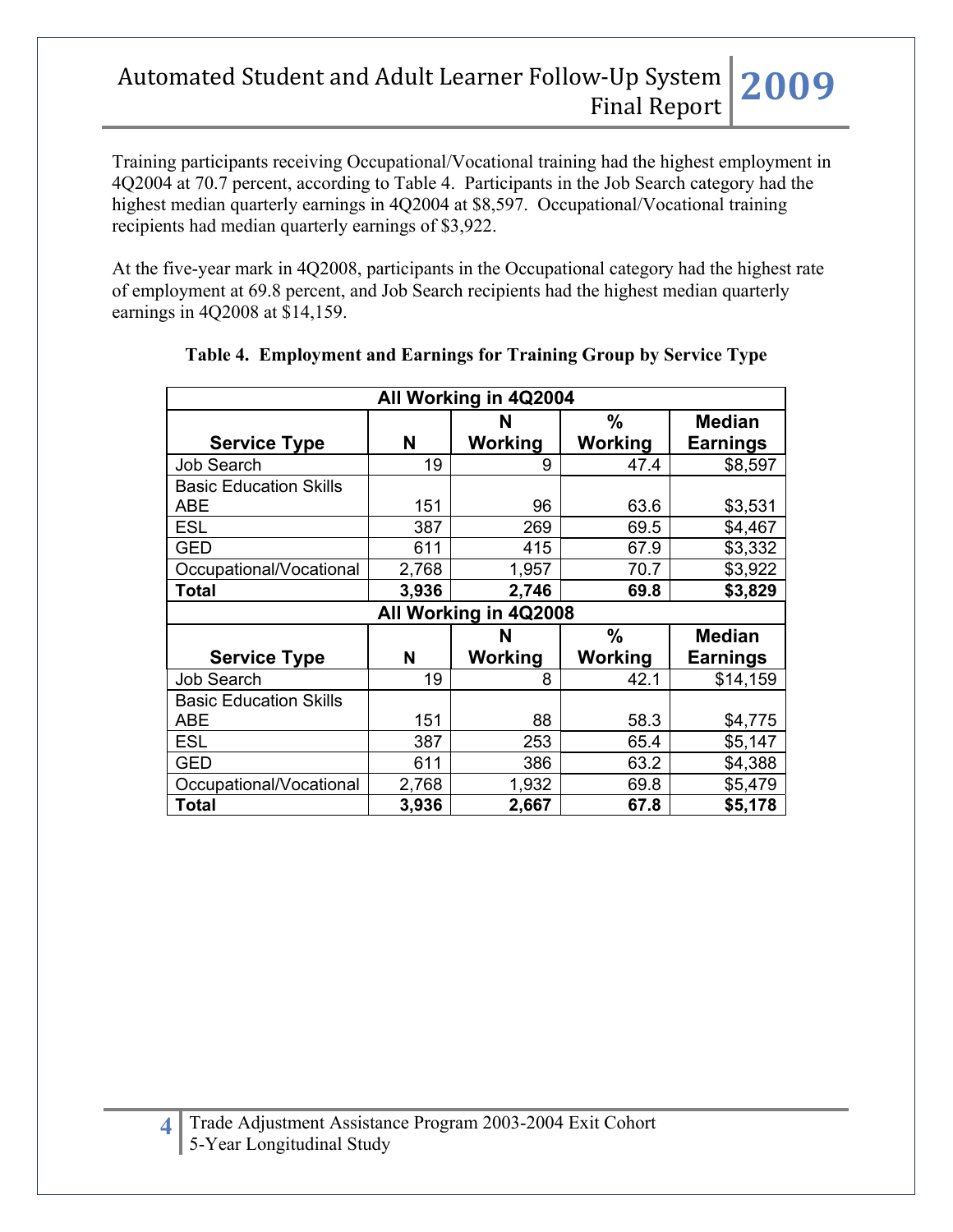Table 5 shows the top ten industries of employment in 4Q2004 by 4-digit NAICS code. We see that Employment Services was the most common industry sector of employment in 4Q2004. Those participants working in the General Freight Trucking sector posted the highest median quarterly earnings in 4Q2004 at \$5,944.

|                                               | N       | <b>Median</b>   | <b>NAICS</b> |
|-----------------------------------------------|---------|-----------------|--------------|
| <b>Industry Sector</b>                        | Working | <b>Earnings</b> | Code         |
| <b>Employment Services</b>                    | 332     | \$3,667         | 5613         |
| <b>Vocational Rehabilitation Services</b>     | 292     | \$3,716         | 6243         |
| <b>Home Health Care Services</b>              | 249     | \$2,237         | 6216         |
| <b>Elementary and Secondary Schools</b>       | 127     | \$3,067         | 6111         |
| <b>Nursing Care Facilities</b>                | 100     | \$3,261         | 6231         |
| <b>Offices of Physicians</b>                  | 90      | \$3,927         | 6211         |
| <b>General Freight Trucking</b>               | 67      | \$5,944         | 4841         |
| <b>General Medical and Surgical Hospitals</b> | 67      | \$5,306         | 6221         |
| <b>Other General Merchandise Stores</b>       | 66      | \$3,742         | 4529         |
| <b>Cut and Sew Apparel Manufacturing</b>      | 64      | \$4,202         | 3152         |

**Table 5. Top 10 Industries of Employment for Al Working in 4Q2004**

Table 6 shows the top ten industries of employment for participants found working in 4Q2008. Home Health Care Services was the most common industry of employment, while Elementary and Secondary Schools was the second most common industry sector between 4Q2004 and 4Q2008. General Freight Trucking had the highest median quarterly earnings in 4Q2008 at \$8,658.

**Table 6. Top 10 Industries of Employment for All Working in 4Q2008**

|                                               | N              | <b>Median</b>   | <b>NAICS</b> |
|-----------------------------------------------|----------------|-----------------|--------------|
| <b>Industry Sector</b>                        | <b>Working</b> | <b>Earnings</b> | Code         |
| <b>Home Health Care Services</b>              | 234            | \$3,317         | 6216         |
| <b>Elementary and Secondary Schools</b>       | 182            | \$4,830         | 6111         |
| <b>Employment Services</b>                    | 157            | \$4,290         | 5613         |
| <b>Vocational Rehabilitation Services</b>     | 115            | \$3,951         | 6243         |
| <b>General Medical and Surgical Hospitals</b> | 93             | \$6,394         | 6221         |
| <b>Other General Merchandise Stores</b>       | 89             | \$4,920         | 4529         |
| <b>Nursing Care Facilities</b>                | 89             | \$4,299         | 6231         |
| <b>Offices of Physicians</b>                  | 76             | \$5,757         | 6211         |
| <b>General Freight Trucking</b>               | 62             | \$8,658         | 4841         |
| Warehousing and Storage                       | 61             | \$5,398         | 4931         |